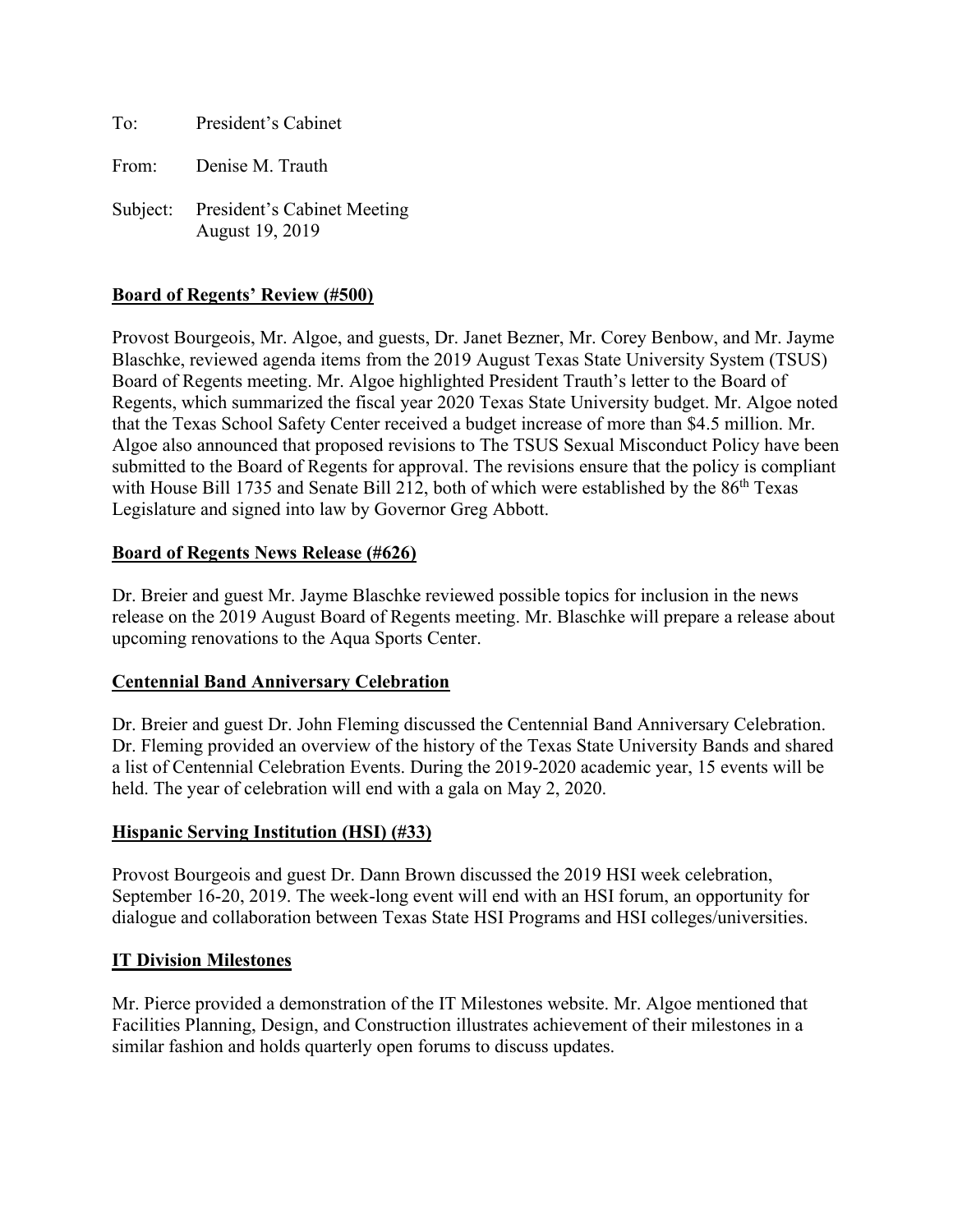# **President's Update (#556)**

President Trauth announced that the Hays County Commissioners Court has not yet determined whether the LBJ Student Center will be a designated polling location for the upcoming elections. The decision is expected to be rendered soon.

Dr. Trauth announced that several member of the Texas State community will be named 2019 Regents' Award recipients at the upcoming TSUS Board of Regents meeting.

Dr. Trauth discussed misinformation about housing shared in a letter to the editor published recently in the *San Marcos Daily Record*. The author of the letter incorrectly stated that Texas State had no representation on the San Marcos Housing Task Force. Cabinet members discussed the fact that two university representatives serve on the task force.

# **Significant Issues (#556)**

Provost Bourgeois provided a preliminary enrollment update, highlighting that the freshmen class is expected to increase by three to four percent. Total enrollment numbers, however, are expected to decrease by about one percent due to strong graduation rates. In recent years, the student credit hour requirement of many degree programs has been reduced and Texas State graduates, who began as freshmen, are now graduating in fewer than four years.

Mr. Algoe discussed Bobcat Promise, a Texas State program that guarantees free tuition and mandatory fees for 15 credit hours per semester to new entering freshmen with a family adjusted gross income that does not exceed \$35,000.

Mr. Algoe provided an update on the status of the Public-Private Partnership housing project and shared reasons why Texas State is pursuing this approach. First, Texas State's freshman class has grown for seven straight years and, if this trend continues, projections suggest that Texas State will run out of beds for all freshmen by fall 2021. The live-in requirement for freshmen has shown to enhance student success. Second, this approach will allow Texas State to build the most affordable housing possible.

Dr. Breier announced that University Advancement invited Dr. Bill Crawford to conduct two professional development workshops to assist staff in handling stressful situations and in understanding the importance of self-care. Both workshops will be held on September 3, 2019.

Dr. Teis announced that Mr. Vernon McDonald, who coached Texas State's men's basketball teams from 1961-1977, passed away on August 19, 2019.

Dr. Teis announced that Bobcat Club's Annual Kickoff Luncheon will be held on August 22, 2019.

Dr. Smith provided an update on the number of tickets sold to transport students to and from College Station for the Texas State versus Texas A & M football game on August 29, 2019.